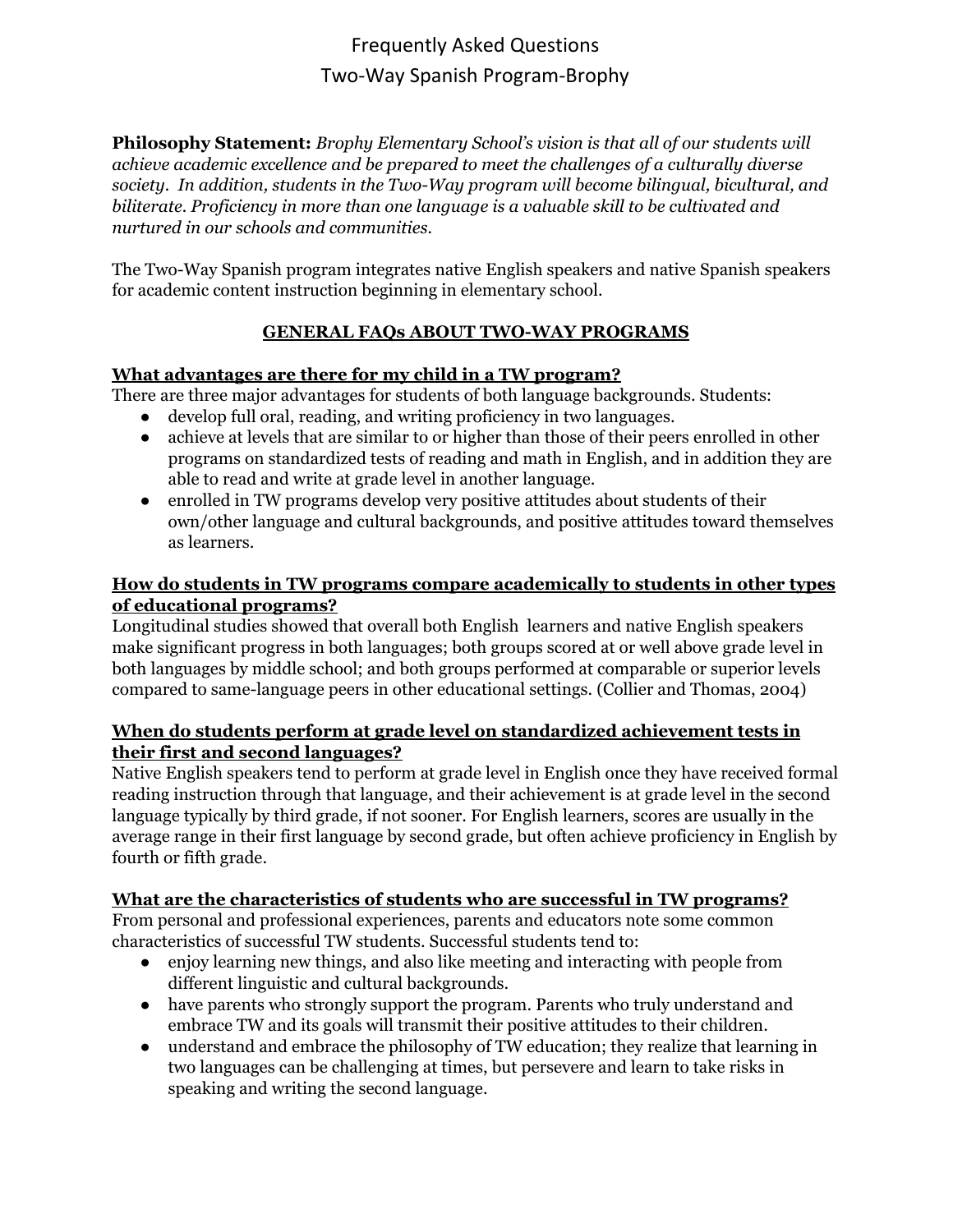Research has shown that students from a variety of different backgrounds can be successful in TW programs (Howard, [Sugarman,](http://www.cal.org/twi/toolkit/PI/PIreferences.htm#howardsug) & Christian, 2003). Students from different ethnic, social class, and language backgrounds, and with varying academic strengths and needs, have all benefited from TW programs.

#### **What should a TW program do to promote home-school [connections?](http://www.cal.org/twi/toolkit/PI/P_QA/parent_a8.htm) What can I do as a parent to get involved and support my child's language [development?](http://www.cal.org/twi/toolkit/PI/P_QA/parent_a8.htm)**

Strong home-school connections are essential to the success of the Brophy TW Spanish program. There are many things that we can do collaboratively to help foster these connections.

Framingham Public Schools' Bilingual Department and Brophy School will:

- ensure that all communications with parents are in English, espanhol e, and Spanish.
- hold periodic meetings to educate parents on TW related topics such as: program design, language acquisition, helping with homework, biliteracy development, and assessment practices.
- start a language development committee by this fall to support Brophy's TW program development.
- offer ESL classes for parents of English language learners and classes in Spanish for parents of native English speakers.

There are many things that parents can do to strengthen the home-school connection and encourage their child's language development.

- Volunteer in the classroom.
- Share with students aspects of the home language and culture such as music, dance, literature, and foods.
- Attend parent education workshops on TW programs.
- Participate in TW family social gatherings.
- Attend TW conferences and meetings.
- Share experiences with prospective parents and students.
- Serve as chaperones for program class trips.
- Support your child's language and literacy development in two languages, as well as their emerging cross-cultural appreciation. Families can do this by exposing their children to books and movies in both languages; attending cultural festivals; and providing opportunities for authentic language exchanges.
- Support your child in your native language. Read WITH them and TO them in your native language EVERY day.
- Ask your child open-ended questions about what they are learning in school.
- Encourage curiosity by teaching them to question the world around them.
- Emphasize the value of acquiring another language. Applaud their efforts in learning in a new language.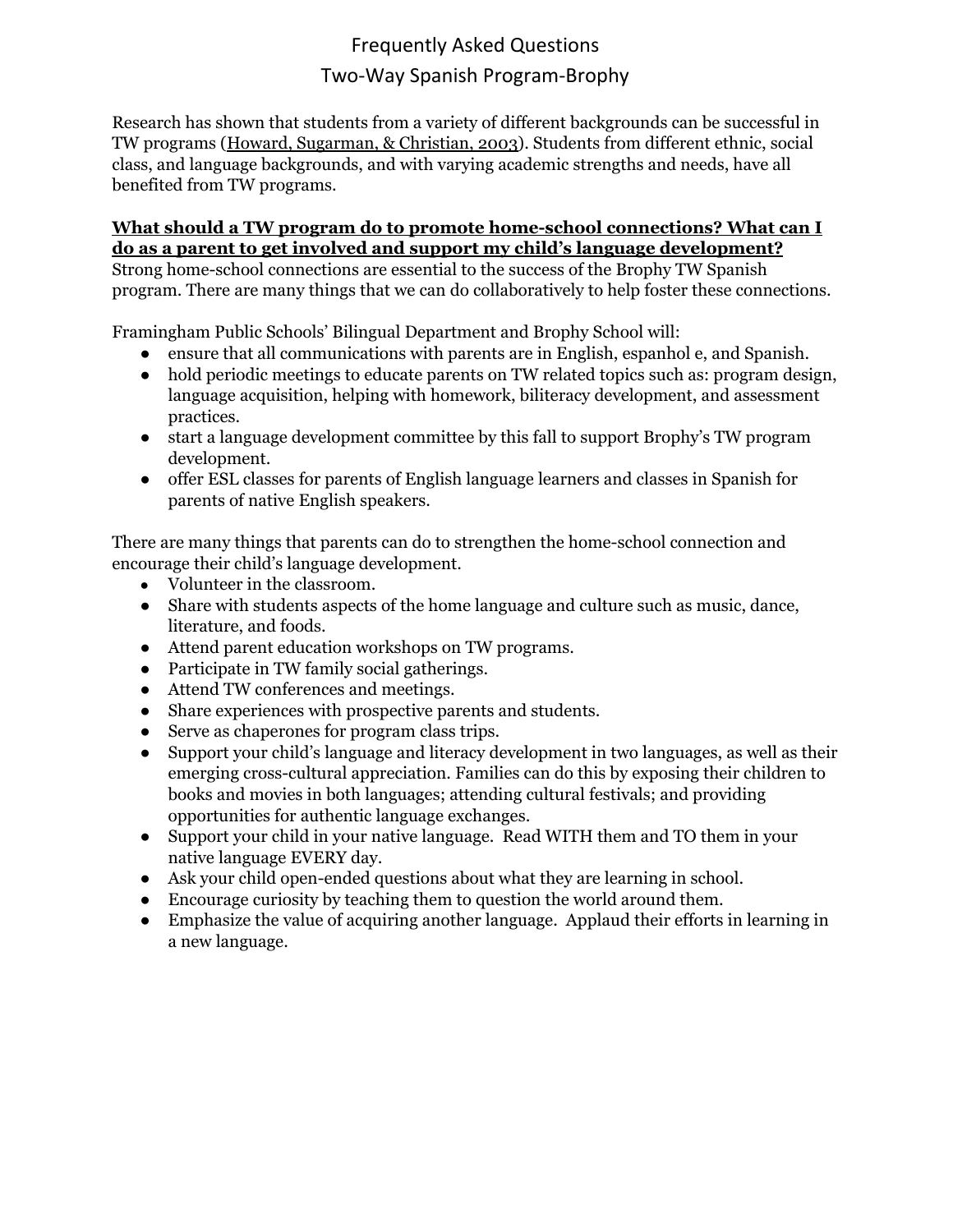#### **What resources exist for parents of TW students? Are there conferences that I might enjoy attending?**

References:

- <http://www.cal.org/twi/toolkit/index.htm>
- DC Language [immersion](http://dcimmersion.org/2017/08/25/monolingual-parents-of-kids-in-dual-language-youve-got-this/) project article for [monolinguhttp://dcimmersion.org/2017/08/25/monolingual-parents-of-kids-in-dual-la](http://dcimmersion.org/2017/08/25/monolingual-parents-of-kids-in-dual-language-youve-got-this/) [nguage-youve-got-this/al](http://dcimmersion.org/2017/08/25/monolingual-parents-of-kids-in-dual-language-youve-got-this/) parents
- http://www.colorincolorado.org/sites/default/files/parent-tips reading kinder englis [h.pdf](http://www.colorincolorado.org/sites/default/files/parent-tips_reading_kinder_english.pdf)
- http://www.cal.org/twi/toolkit/PI/Basics Eng.pdf

## **SPECIFIC FAQs: Brophy TWO-WAY PROGRAM**

#### **How many Kindergarten classes will be Two-Way at Brophy?**

Brophy will have four K classes in 2018-2019. One will be Two-Way Spanish, and the other three will be GE/SEI. The Two-Way program is optional and no student will be enrolled without parental choice.

#### **Will TW students be integrated with their non-TW peers throughout their years at Brophy?**

Yes. As students rise through the grade levels and the English percentage increases, there are opportunities for all classes at Brophy to integrate. In addition, as we've always done, we will continue to have heterogeneous groupings in lunch and in specials so all students in the grade level get to know each other.

#### **What is the program model that Brophy will be adopting?**

Regardless of the language of instruction, the academic content is the same for all students in the district and is the standards-based Kindergarten curriculum. K students will spend 80% of their day learning content in Spanish and the remaining 20% in English.

|             | Kindergarten | <b>Grade 1</b> | <b>Grade 2</b> | Grades 3-5  |
|-------------|--------------|----------------|----------------|-------------|
| 80-20 Model | 80% Spanish  | 70% Spanish    | 60% Spanish    | 50% Spanish |
|             | 20% English  | 30% English    | 40% English    | 50% English |

#### **What subjects will be taught in what languages? Will my child understand the content material?**

Teachers in the program are trained in techniques to make their content comprehensible to children who speak the other language. All teachers will be able to provide supports so that students remain exposed to grade level content even when learning in their second language. Content areas are also rotated throughout the year so that no subject is only taught in one language. This allows for concept and vocabulary transfer so that students are truly bilingual. Both English and Spanish language development will be taught at all grade levels.

## **Will the program continue beyond Brophy?**

The design is to continue through the current feeder middle school (Fuller) for grades 6-8 and FHS for 9-12th grades. The design and rollout process is much simpler at the secondary level -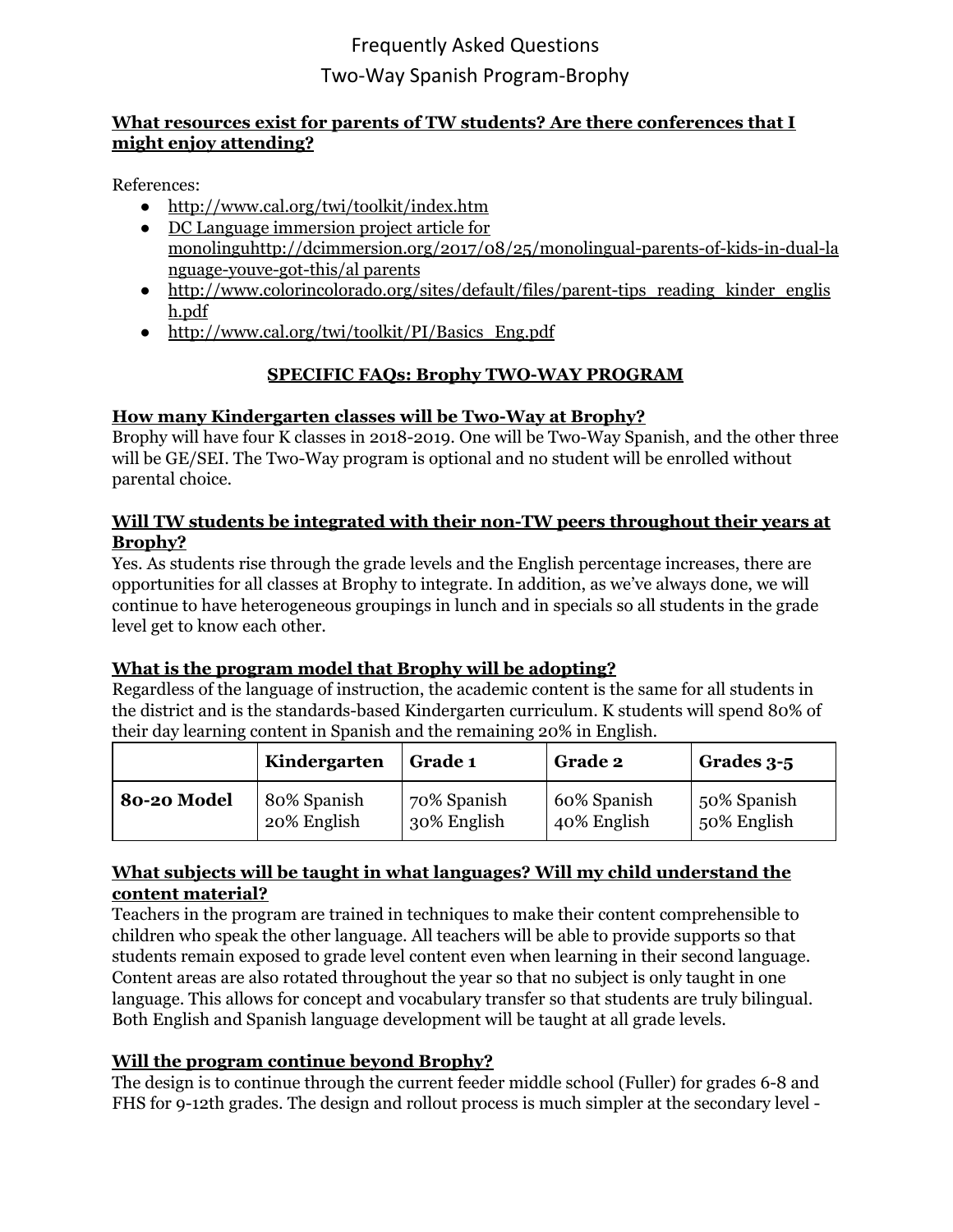students will take two classes in Spanish; the rest of their classes are in English integrated with their non-Two-way peers.

#### **If my child and I feel the program is not a match, will there be an opportunity to transfer and/or remain at Brophy in the GE/SEI program?**

Families are encouraged to ask as many questions as possible to ensure this program is the right fit for their family and child. Speaking to other Two-Way parents in the district (Barbieri's program has been running for over 25 years!), attending an info session and/or contacting school or district leadership are encouraged. If you decide that the Two-Way Spanish program is your choice, you will sign a Letter of Commitment committing through 5th grade. If there is more interest than available seats, a lottery will be held by PIC. All current incoming K Brophy families will be able to remain at Brophy in the GE/SEI classroom. Once you are part of the Two-Way program, please reach out to your classroom teacher, school leadership, and the Bilingual Department if you have concerns about your child's progress or questions about the program. If you do desire a transfer, PIC has a transfer period in late spring, but given the large Kindergarten enrollment, it may not be possible to remain at Brophy if their non-Two-Way seats are filled. Enrolling in a Two-Way program is a long-term commitment and should be entered into thoughtfully.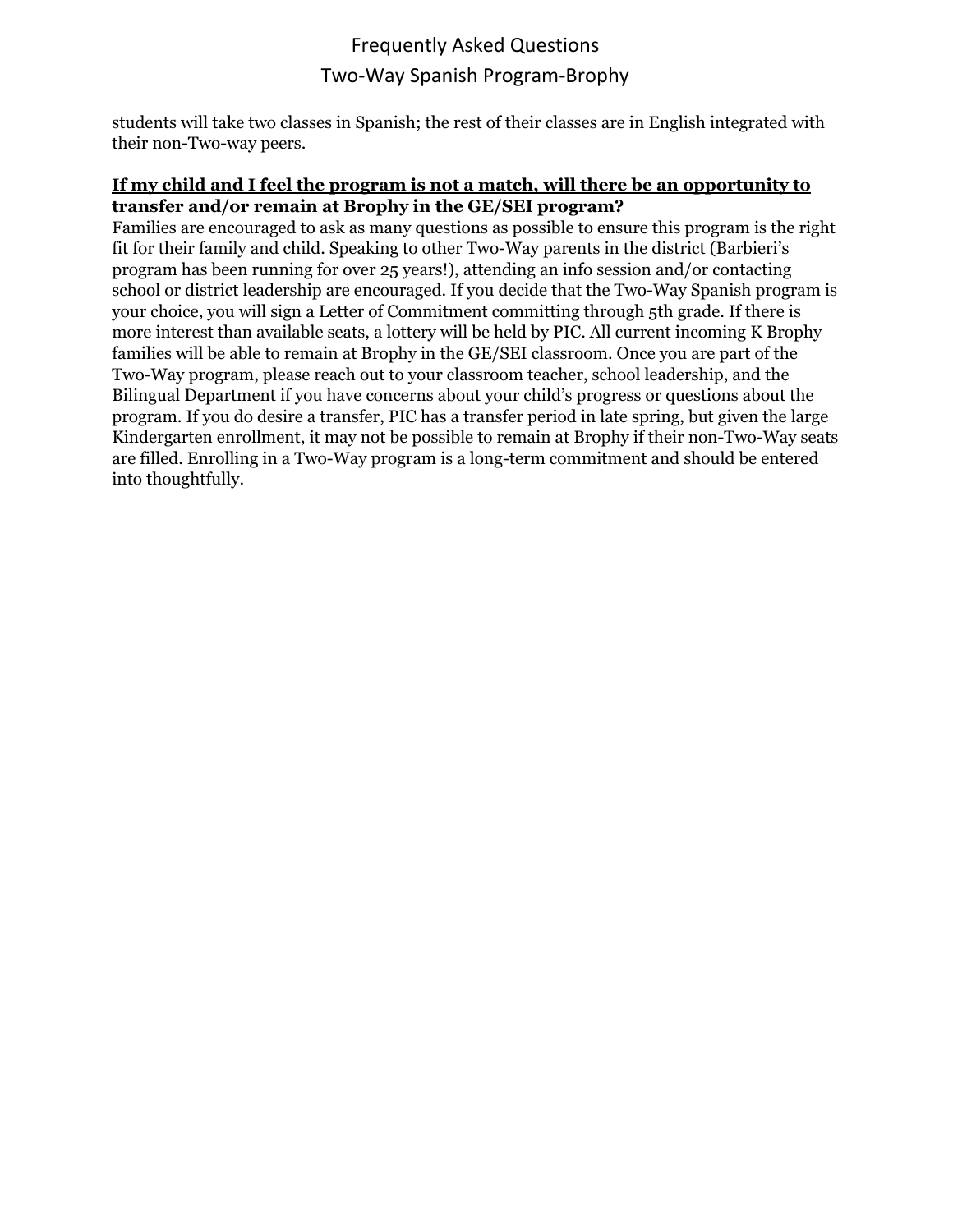#### **Glossary:**

#### **Dual Language (DL) Program**

An umbrella term that refers to additive language programs such as developmental bilingual, two-way immersion, heritage language immersion, and foreign language immersion.

#### **Two-Way (TW)**

A distinctive form of dual language education in which balanced numbers of native English speakers and native speakers of the partner language are integrated for instruction so that both groups of students serve in the role of language model and language learner at different times.

#### **Native Language (L1)**

An individual's native language.

#### **Target Language (L2)**

A language acquired in addition to the native language.

#### **Balanced Bilingual**

An individual who has equal and native-like proficiency in two languages (de Jong, 2011).

#### **Simultaneous Bilingual**

Student who has been exposed to two languages since before age 3 (Beeman & Urow, 2013). By definition, simultaneous bilingual students are not clearly dominant in either language.

#### **Sequential Bilingual**

Student who has developed one language and is learning a second language (Beeman & Urow, 2013).

#### **English (Language) Learners (ELLs or ELs):**

Student who speaks a language other than English at home and has been identified as becoming English proficient. (Beeman & Urow, 2013).

#### **Emergent Bilinguals**

Student who speaks a language other than English at home and has been identified as becoming English proficient.(Beeman & Urow, 2013).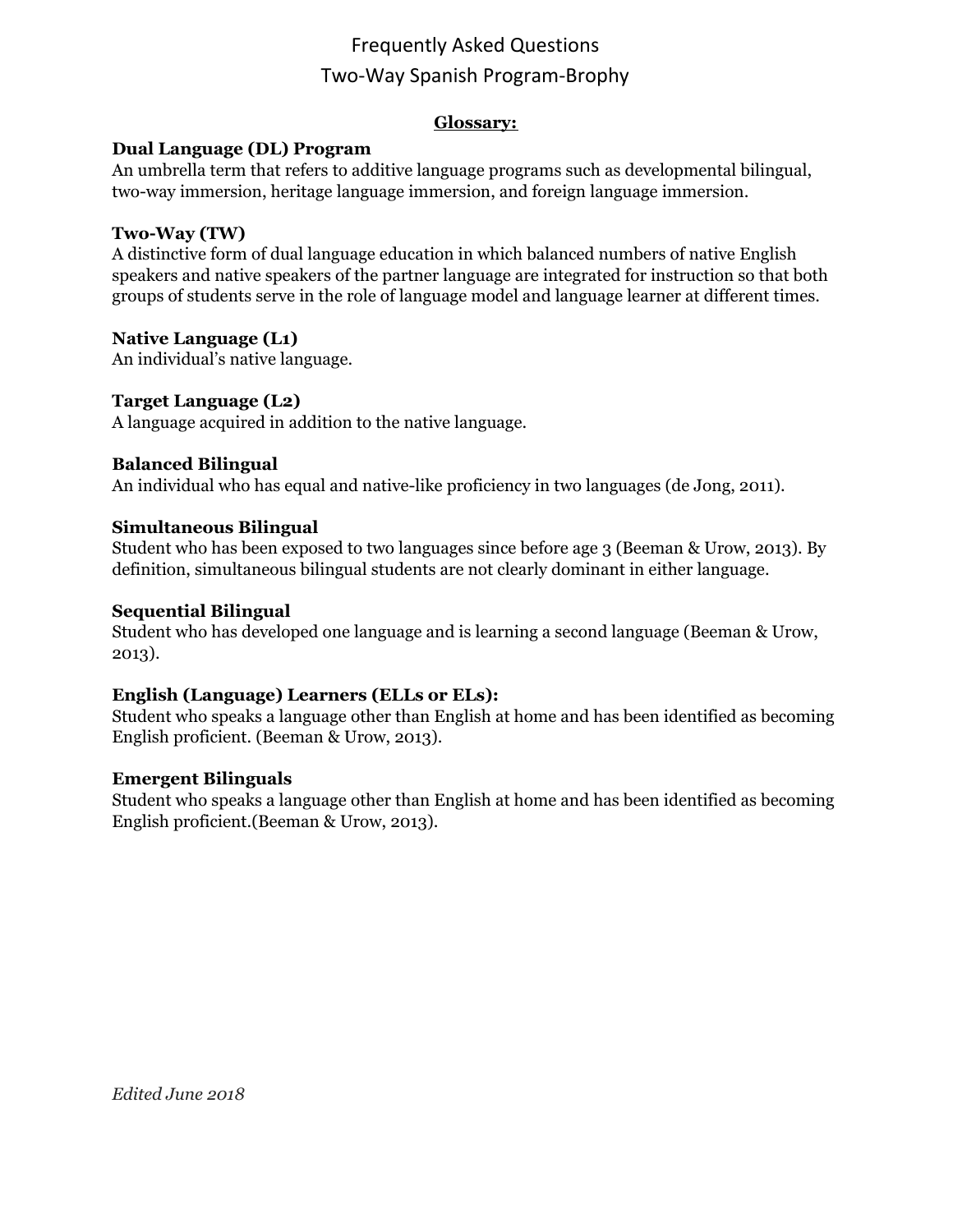**Declaração Filosófica:** a visão da Brophy é de que nossos alunos alcançarão excelência acadêmica e estarão preparados para enfrentar os desafios de uma sociedade culturalmente diversa. Além disso, alunos no programa bilíngue Two-Way se tornarão bilíngues, biculturais e biletrados. Proficiência em mais de uma língua é uma habilidade valiosa a ser cultivada e nutrida em nossas escolas e comunidades.

O programa Two-Way espanhol integra falantes nativos de inglês e falantes nativos de espanhol para instrução do conteúdo acadêmico começando na escola elementar.

### **PERGUNTAS GERAIS/FREQUENTES SOBRE PROGRAMAS BILÍNGUES TWO-WAY (TW)**

#### **Que [vantagens](http://www.cal.org/twi/toolkit/PI/P_QA/parent_a1.htm) existem para o meu filho num programa TW?**

Existem três grandes vantagens para alunos de ambas formações linguísticas. Alunos:

- desenvolvem proficiência plena oralmente, na leitura e na escrita em duas línguas.
- atingem níveis que são similares a ou mais altos que aqueles dos seus colegas matriculados em outros programas em testes padronizados de leitura e matemática em inglês e, adicionalmente, são capazes de ler e escrever em outra língua ao nível da série.
- matriculados em programas TW desenvolvem atitudes muito positivas em relação à própria e demais línguas, às heranças culturais e atitudes positivas em relação a si mesmos como alunos.

## **Como alunos em programas TW comparam-se [academicamente](http://www.cal.org/twi/toolkit/PI/P_QA/parent_a2.htm) com alunos em outros tipos de programas [educacionais?](http://www.cal.org/twi/toolkit/PI/P_QA/parent_a2.htm)**

Estudos longitudinais mostram que, no geral, tanto os alunos que estão aprendendo inglês como os que são falantes nativos de inglês fazem progresso significativo em ambas as línguas; ambos os grupos obtiveram resultados ao nível da série ou bem acima dele nas duas línguas até o ensino ginasial; e ambos os grupos desempenharam em níveis comparáveis ou superiores comparados aos colegas da mesma língua em outros ambientes educacionais. (Collier and Thomas, 2004)

## **Quando alunos [desempenham](http://www.cal.org/twi/toolkit/PI/P_QA/parent_a3.htm) ao nível da série em testes padronizados de [conhecimento](http://www.cal.org/twi/toolkit/PI/P_QA/parent_a3.htm) na primeira e segunda línguas?**

Falantes nativos de inglês tendem a desempenhar ao nível da série em inglês uma vez que tenham recebido instrução formal de leitura naquela língua e o desempenho está ao nível da série na segunda língua tipicamente até a terceira série, se não antes disso. Para alunos aprendendo inglês, os resultados estão geralmente na faixa média na língua materna até a segunda série, mas frequentemente eles atingem proficiência em inglês até a quarta ou quinta série.

## **Quais são as [características](http://www.cal.org/twi/toolkit/PI/P_QA/parent_a5.htm) dos alunos que tem sucesso em programas TW?**

Baseados em experiências pessoais e profissionais, pais e educadores notam algumas características gerais de alunos TW bem-sucedidos. Alunos bem-sucedidos tendem a: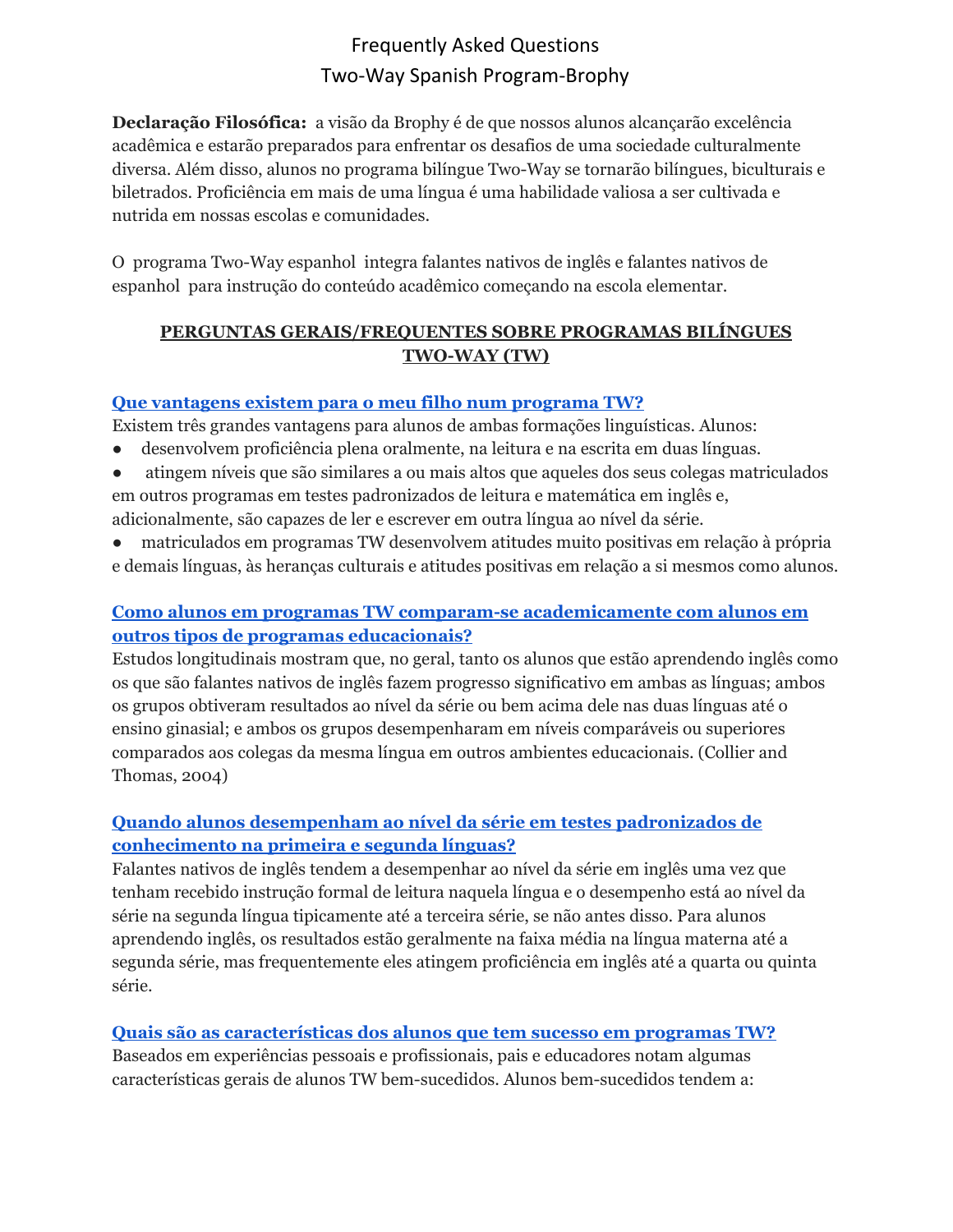● gostar de aprender coisas novas, e também gostam de conhecer e interagir com pessoas de diferentes formações linguísticas e culturais.

- ter pais que apóiam fortemente o programa. Pais que, verdadeiramente entendem e abraçam TW e seus objetivos, passarão sua atitude positiva aos seus filhos.
- entender e abraçar a filosofia da educação TW; eles percebem que aprender em duas línguas pode ser difícil às vezes, mas perseveram e aprendem a correr riscos ao falar e escrever na segunda língua.

Pesquisas têm monstrado que alunos de uma variedade de diferentes formações podem ter sucesso em programas TW (Howard, [Sugarman,](http://www.cal.org/twi/toolkit/PI/PIreferences.htm#howardsug) & Christian, 2003). Alunos de diferentes etnias, classes sociais, antecedentes linguísticos e, com capacidades e necessidades acadêmicas variadas, têm se beneficiado com programas TW.

## **O que um programa TW deve fazer para promover as conexões casa-escola? O que posso fazer como pai para me envolver e apoiar o desenvolvimento linguístico do meu filho?**

Conexões fortes entre casa e escola são essenciais para o sucesso do programa TW espanhol na Brophy. Há muitas coisas que podemos fazer colaborativamente para ajudar a promover essas conexões.

O Departamento Bilíngue das Escolas Públicas de Framingham e a Escola Brophy irão:

- assegurar que todas as comunicações com os pais estejam em inglês, espanhol e espanhol.
- marcar reuniões periódicas para educar os pais sobre tópicos relacionados ao TW como:

concepção do programa, aquisição da linguagem, ajuda com lição de casa, desenvolvimento da biliteracia e práticas avaliatórias.

- iniciar um comitê de desenvolvimento da língua até o outono para apoiar o desenvolvimento do programa TW na Brophy.
- oferecer aulas de ESL para os pais dos alunos de inglês como segunda língua e aulas de espanhol para os pais dos falantes nativos de inglês.

Há muitas coisas que os pais podem fazer para fortalecer a conexão casa-escola e encorajar o desenvolvimento linguístico de seus filhos.

● Voluntariar-se na sala de aula.

● Compartilhar com os alunos aspectos da língua e cultura materna como música, dança, literatura e comidas.

- Comparecer aos workshops sobre programas TW.
- Participar de encontros sociais familiares TW.
- Comparecer à conferências e reuniões TW.
- Compartilhar experiências com pais e alunos futuros.
- Servir de acompanhante para as excursões do programa.

● Apoiar a língua do seu filho e o desenvolvimento da literacia em duas línguas, assim como a apreciação multicultural emergente. As famílias podem fazer isso ao expor seus filhos a livros e filmes em ambas as línguas; frequentando festivais culturais; e proporcionando oportunidades para intercâmbios linguísticos autênticos.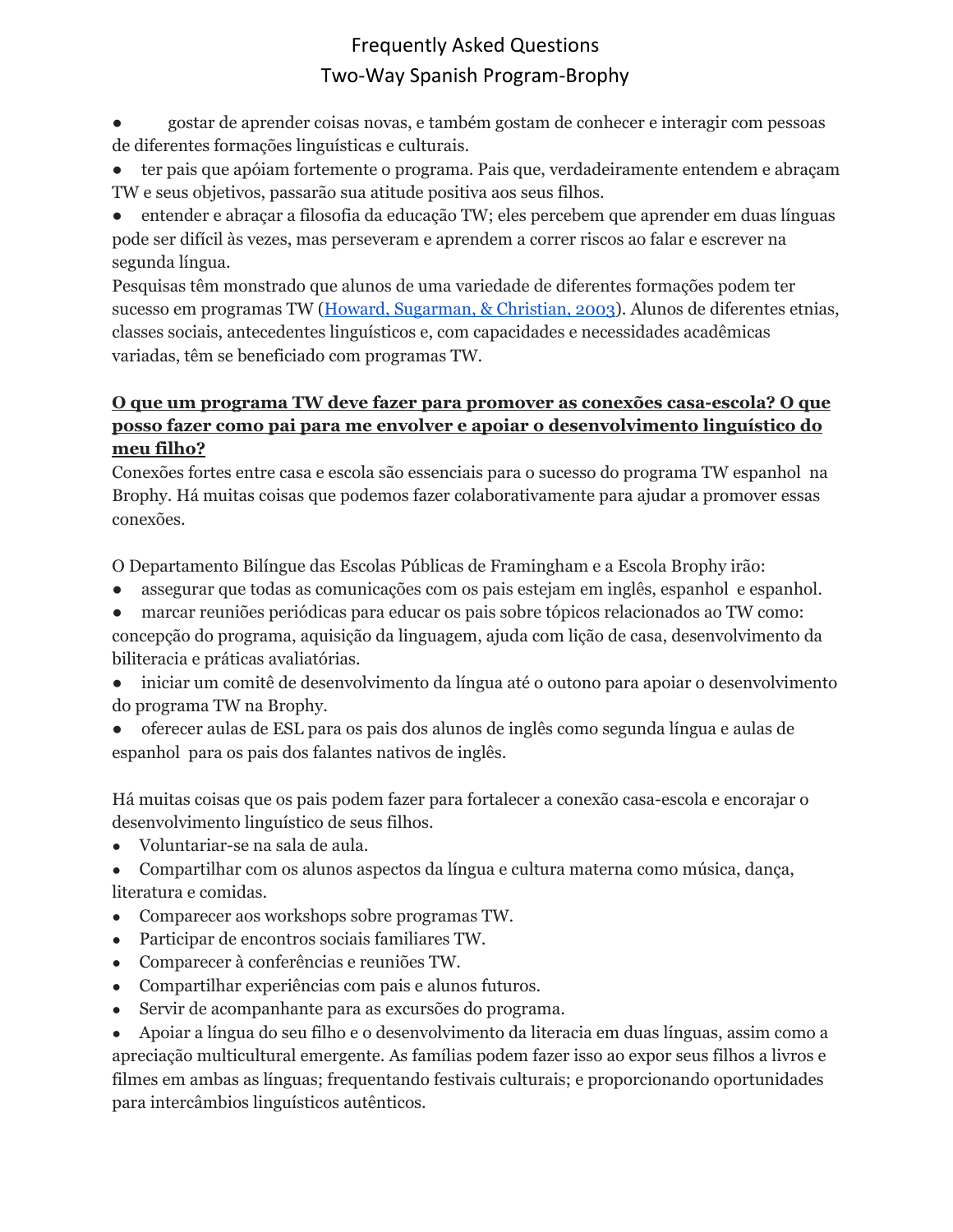- Apoie seu filho na sua língua materna. Leia COM eles e PARA eles na sua língua materna TODOS os dias.
- Pergunte ao seu filho perguntas com respostas abertas sobre o que eles estão aprendendo na escola.
- Encoraje a curiosidade ao ensiná-los a questionar o mundo ao redor deles.
- Enfatize o valor de adquirir outra língua. Aplauda seus esforços em aprender uma nova língua.

### **Que recursos existem para os pais de alunos TW? Existem conferências que eu possa gostar de assistir?**

Referências:

- <http://www.cal.org/twi/toolkit/index.htm>
- DC Language [immersion](http://dcimmersion.org/2017/08/25/monolingual-parents-of-kids-in-dual-language-youve-got-this/) project article for

[monolinguhttp://dcimmersion.org/2017/08/25/monolingual-parents-of-kids-in-dual-language](http://dcimmersion.org/2017/08/25/monolingual-parents-of-kids-in-dual-language-youve-got-this/) [-youve-got-this/al](http://dcimmersion.org/2017/08/25/monolingual-parents-of-kids-in-dual-language-youve-got-this/) parents

- [http://www.colorincolorado.org/sites/default/files/parent-tips\\_reading\\_kinder\\_english.pdf](http://www.colorincolorado.org/sites/default/files/parent-tips_reading_kinder_english.pdf)
- [http://www.cal.org/twi/toolkit/PI/Basics\\_Eng.pdf](http://www.cal.org/twi/toolkit/PI/Basics_Eng.pdf)

## **PERGUNTAS FREQUENTES ESPECÍFICAS: PROGRAMA TWO-WAY NA Brophy**

## **Quantas classes de Jardim da Infância (K) Two-Way terão na Brophy?**

A Brophy terá quatro classes de K em 2018-2019. Dependendo do interesse, até duas delas serão classes Tw0-Way e as restantes serão GE/SEI. As famílias serão capazes de escolher um dos programas ao selecionar a Brophy para o seu filho.

#### **Os alunos TW serão integrados com seus colegas não-TW durante os anos deles na Brophy?**

Sim. Nosso objetivo é ter alunos suficientes nos nossos coortes iniciais para permitir alguma variação na colocação. Isso garantirá que alunos no Two-Way espanhol dentro da Brophy não sejam sempre colocados na mesma sala com os mesmos alunos pelo dia inteiro. Além disso, como sempre temos feito, continuaremos a ter grupamentos heterogêneos nas aulas de "specials" para que todos os alunos de uma série possam conhecer uns aos outros.

## **Qual é o modelo de programa que a Brophy estará adotando?**

Independentemente da língua de instrução, o conteúdo acadêmico é o mesmo para todos os alunos no distrito e é baseado nos parâmetros do currículo do Jardim da Infância.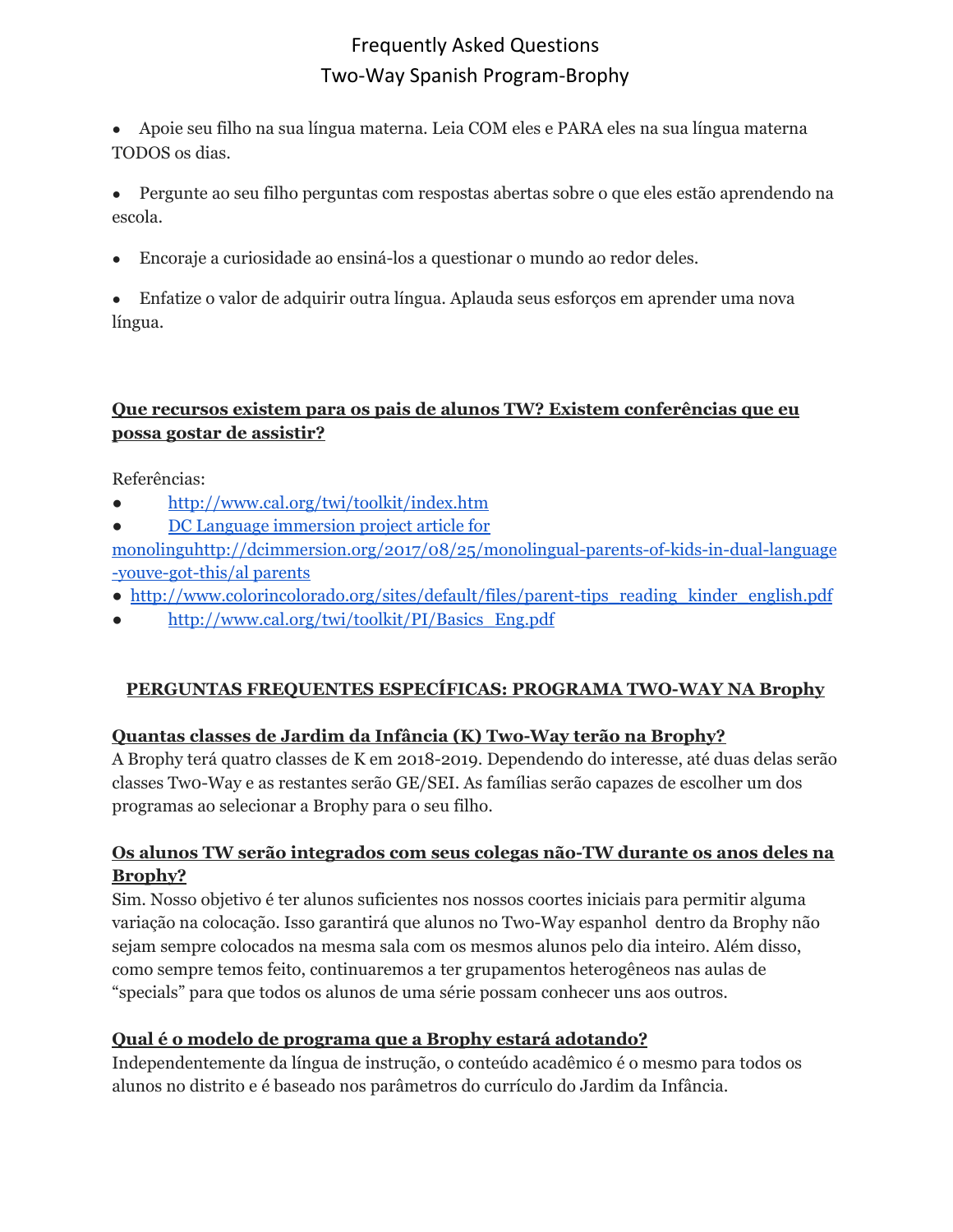Os alunos do jardim de infância gastarão 80% do conteúdo de aprendizagem do dia em espanhol e os 20% restantes em inglês.

|               | Jardim da<br>Infância | 1a. série    | 2 <sup>a</sup> . série | 3as.-5as.série<br>S |
|---------------|-----------------------|--------------|------------------------|---------------------|
| <b>Modelo</b> | 80% espanhol          | 70% espanhol | 60% espanhol           | 50% espanhol        |
| 80-20         | 20% Inglês            | 30% Inglês   | 40% Inglês             | 50% Inglês          |

## **Que matérias serão ensinadas em que línguas? Meu filho entenderá o conteúdo da matéria?**

Os professores do programa são treinados em técnicas que fazem o conteúdo compreensível para crianças que falam a outra língua. Todos os professores serão capazes de fornecer apoio para que os alunos permaneçam expostos ao conteúdo da série mesmo quando aprendendo na segunda língua deles. As áreas do conteúdo também serão alternadas ao longo do ano para que nenhuma matéria seja ensinada apenas em uma língua. Isso permite a transferência de vocabulário e de conceitos para que os alunos sejam verdadeiramente bilíngues. O desenvolvimento da língua tanto em inglês como em espanhol será ensinado em todas as séries.

## **O programa continuará além da Brophy?**

O projeto é de que continue através da escola de ensino fundamental II Fuller para as séries de 6ª à 8ª e na FHS para as séries de 9ª até a 12ª. O processo de concepção e de implementação é mais simples no nível do ensino fundamental II e do ensino médio. Alunos terão duas aulas em espanhol ; o resto das aulas será em inglês integrado com seus colegas que não são Two-Way.

## **Se eu e meu filho acharmos que o programa não é uma boa combinação, haverá oportunidade de transferência e/ou permanência na Brophy no programa GE/SEI?**

As famílias são encorajadas a fazer quantas perguntas forem possíveis durante o proceso de matrícula no Jardim da Infância para ter certeza de que o programa é a opção adequada para sua família e seu filho. Conversar com outros pais do programa Two-Way no distrito (o programa na Barbieri já funciona há 25 anos!), comparecer a uma sessão informativa e/ou a uma visita à escola são veementemente encorajados. Se você decidir que o programa Two-Way espanhol é sua primeira opção, você assinará uma Carta de Comprometimento comprometendo-se até a 5ª série. Se houver mais interessados do que vagas, será realizada uma loteria e a colocação nas escolas será feita pelo PIC. Uma vez que você seja parte do programa Two-Way, por favor recorra ao professor da sala, à liderança da escola e ao Departamento Bilíngue se você tiver preocupações sobre o progresso do seu filho ou perguntas sobre o programa. Se você realmente desejar uma transferência, o PIC tem um período de transferência no final da primavera, mas, devido ao grande número de matrículas esperadas para o Jardim da Infância, pode não ser possível permanecer na Brophy se as vagas para não-Two-Way estiverem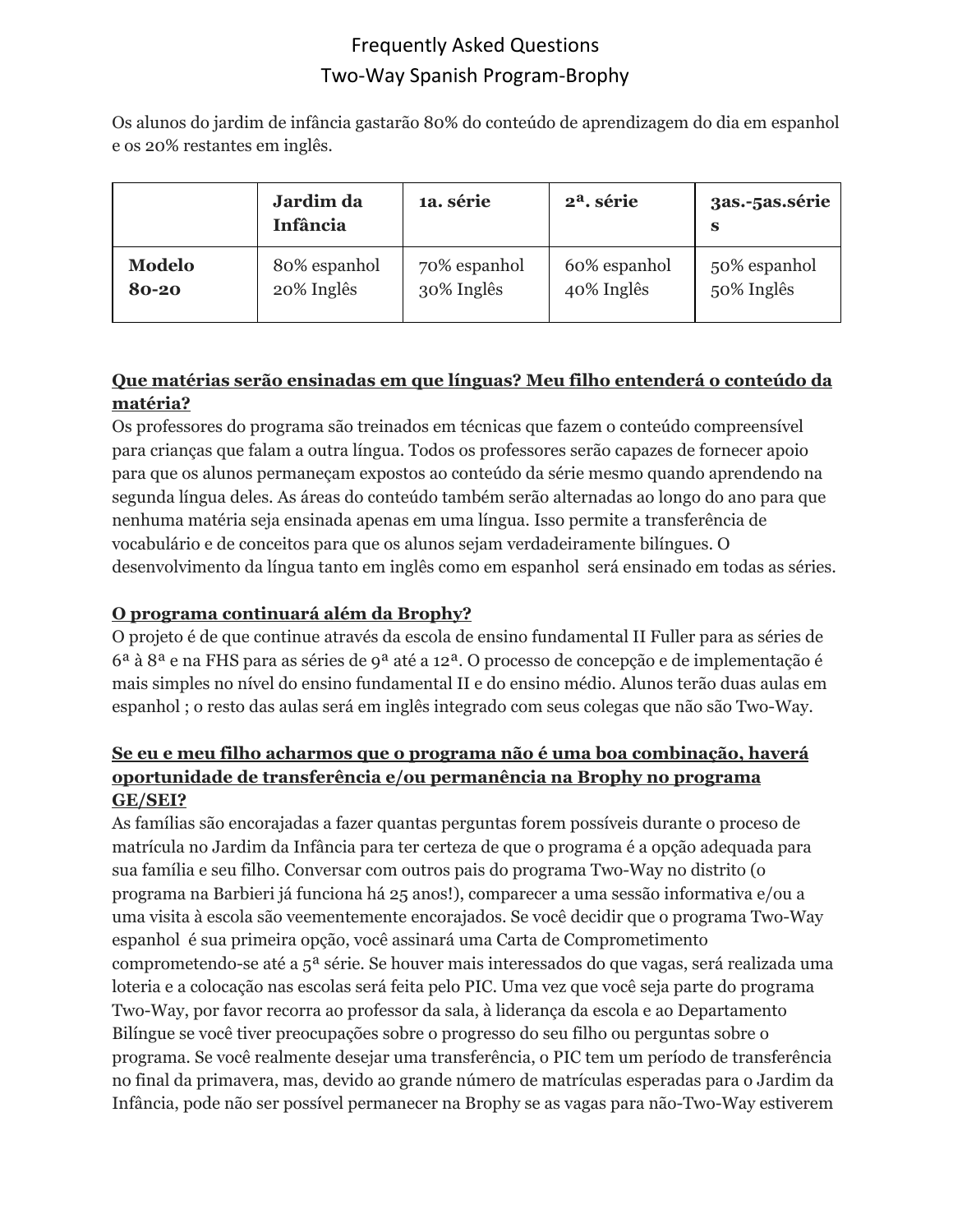preenchidas. Matricular-se no programa Two-Way é um compromisso de longo prazo e deve ser feito cuidadosamente.

#### **Glossário:**

#### **Dual Language (DL) Program/Programa de Linguagem Dual**

Um termo guarda-chuva que refere-se aos programas de linguagem aditiva como o bilíngue desenvolvimental, imersão two-way, imersão em língua de herança, e imersão em língua estrangeira.

#### **Two-Way (TW)**

Uma forma distinta de educação em duas línguas na qual o número de falantes nativos de inglês e falantes nativos da língua parceira é balanceado e os alunos são integrados para receber instrução para que ambos os grupos de alunos façam o papel de modelar a língua e de aprendê-la em momentos diferentes.

## **Native Language (L1)/ Língua Nativa (L1)**

A língua nativa de um indivíduo.

## **Target Language (L2)/ Língua Alvo (L2)**

A língua alvo é adquirida em adição à língua nativa, como uma segunda língua.

## **Balanced Bilingual/ Bilíngue Balanceado**

Um indivíduo que tem proficiência igual ou semelhante à nativa em duas línguas (de Jong, 2011).

## **Simultaneous Bilingual/ Bilíngue Simultâneo**

Aluno que tem sido exposto a duas línguas desde antes de 3 anos (Beeman & Urow, 2013). Por definição, alunos bilíngues simultâneos não são claramente dominantes em nenhuma das duas línguas.

## **Sequential Bilingual/ Bilíngue Sequencial**

Aluno que desenvolveu uma língua e está aprendendo uma segunda língua (Beeman & Urow, 2013).

## **English (Language) Learners (ELLs or ELs)/ Alunos de inglês como segunda língua:**

Aluno que fala uma língua diferente do inglês em casa e tem sido identificado como tornando-se proficiente em inglês. (Beeman & Urow, 2013).

## **Emergent Bilinguals/Bilíngues Emergentes**